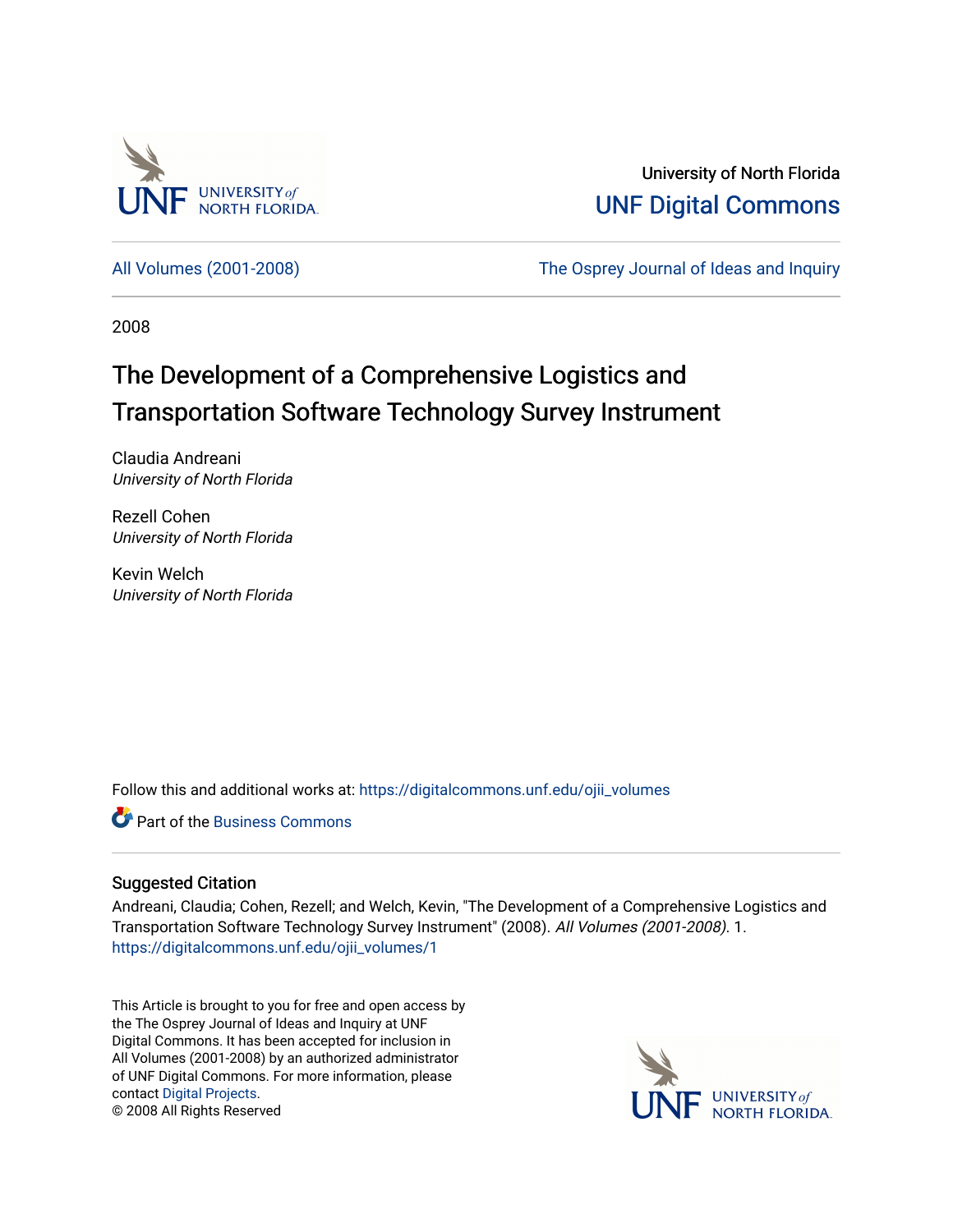#### **The Development of a Comprehensive Logistics and Transportation Software Technology Survey Instrument**

Claudia Andreani, Rezell Cohen, and Kevin Welch Faculty Sponsor: Dr. David Cantor

#### **Abstract**

**In this paper, we developed a comprehensive survey instrument that will be distributed to the leading U.S. Logistics and Transportation schools. We describe the specific procedures that were followed to build the preliminary version of our survey. We hope that this survey will help the Coggin College of Business at the University of North Florida learn about the leading software technology adoption patterns at our peer institutions.** 

#### **Introduction**

At the beginning of the semester, our undergraduate Logistics Subsystems Analysis class was assigned the task of creating a survey through which we could determine how the top U.S. Logistics and Transportation Universities are adopting supply chain technologies. The purpose of the research was to provide an overview of each school's supply chain program academic curriculum and resources. Our class would then use the results to help determine what types of supply chain software have been implemented within each school's program. This information would allow us to establish a general consensus on what are the most popular types of software are among schools throughout the country, as well as what the costs/benefits are in doing so. In order to accomplish our goal, we began by developing a plan and putting it to work to create our supply chain technology survey.

#### **Research**

Conducting research on how the leading U.S. Transportation and Logistics programs operate at various universities was not an easy task. To begin our research, we conducted a brainstorming session to determine what our goals were going to be for the assignment and how we wanted to accomplish them. During our first brainstorming session with Dr. David Cantor we developed questions that would be vital for our survey. Our initial goal was to capture what software programs/modules universities were using and how they were beneficial to the leading transportation and logistics institution. We began with a broad approach to determine what is needed in a supply chain software laboratory. We composed approximately 10 questions for each category within our survey [See Appendix A, figure 1]. Some of the initial questions were: '"Is the course worthwhile to the student? How are companies using SCM technology? Which software does each University use?" These questions enabled us to begin building our survey. When composing questions for the employers we wanted to identify how they could benefit by hiring students with prior experience in Supply Chain Technology Software. The questions we designed for the students were to verify how comfortable, successful, and the acquired benefits gained from using supply chain software in a classroom setting. We wanted to identify what type of staff they have teaching in the supply chain labs. Lastly, we wanted to verify the comfort level for the professor and how they coordinated their classroom training. This is the information we wanted to gain from conducting our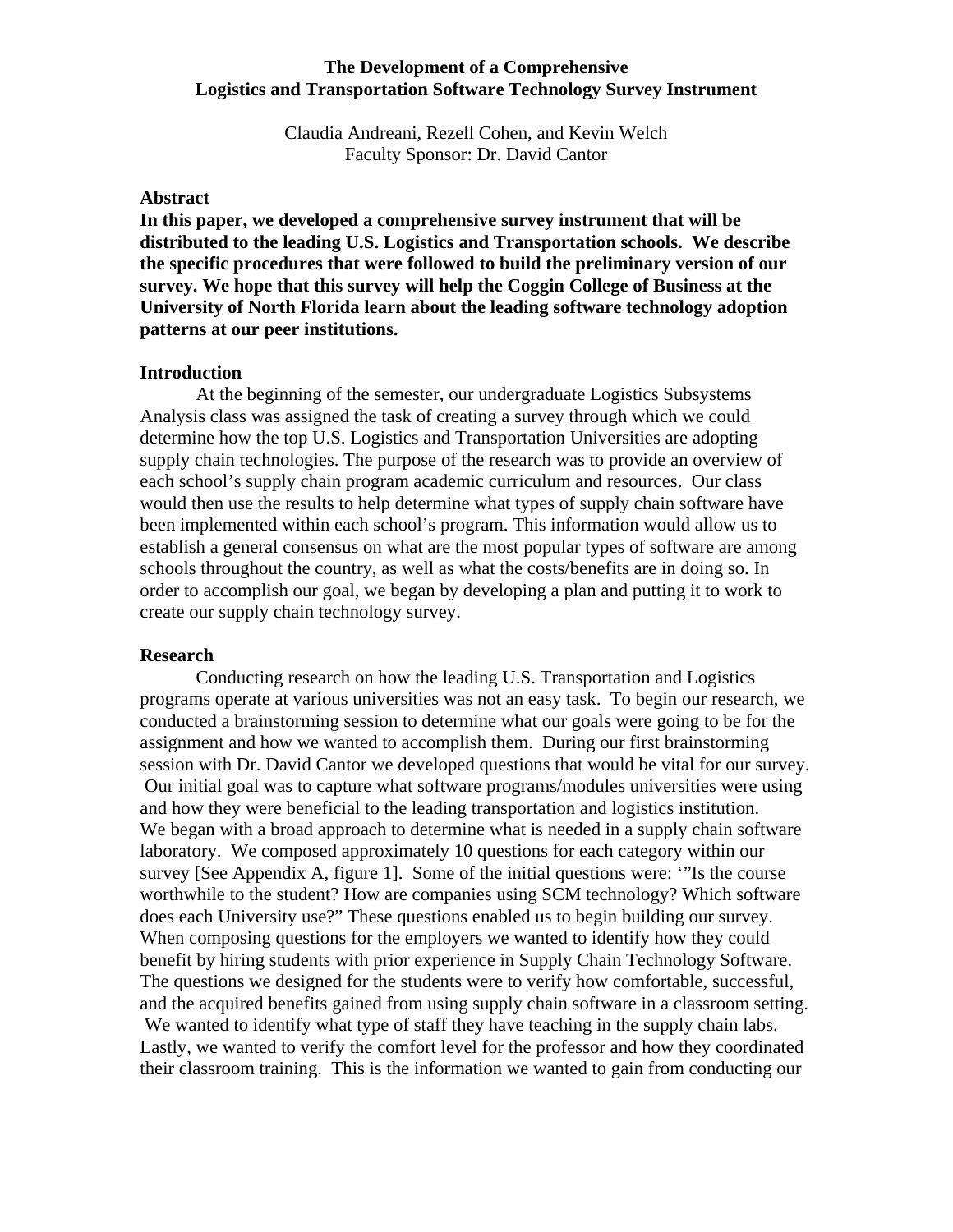survey. Having this information would allow us to use the results to implement a more successful lab for students and staff at the University of North Florida ("UNF").

 After our first brainstorming session we decided to compose 10 additional questions to identify more closely how the adoption of an SCM technology course at the University of North Florida could be successful. Prior to meeting with Dr. Cantor, he emailed a listing of approximately 35 Universities we would survey [See Appendix A, figure 2], including Penn State, Michigan State, Georgia Southern, University of California-Berkley, among others. In addition, Claudia Andreani researched additional schools outside of the United States that we could survey to obtain international information including University of San Andres, University of Chile, etc. This would allow us to receive results from both international and domestic academic institutions. The intended initial recipient of the survey was the Chairman of the SCM/Logistics department at each University. This would be an official employee of the college with multiple years of experience in the field.

Our next task was to develop a timeline to identify the dates for our goals to be met. In the course syllabus we had many objectives to cover, but the survey was an important task. So, each week we had at least one day to review or update survey items. This allowed us to be organized and have the ability to meet all goals. Next, we held additional out of class sessions including two sessions which occurred for over 3 hours. These sessions enabled us to develop a total of 15 questions [See Appendix A, figure 3]. These questions would allow us to uncover more in-depth information regarding the infrastructure required to develop and maintain a logistics and technology laboratory as well as the support resources needed to operate the lab. Therefore, our survey provides more concise information related to the laboratory instead of every individual involved. After these questions were composed in Microsoft Word, we had someone proof-read the survey. The survey was prepared for its first critique by Dr. Cantor to determine if we were meeting the expected goals. Unfortunately, the survey was not up to par and needed more modifications. The feedback we received from Dr. Cantor in class was to be as precise, detailed, and grammatically correct as possible. We wanted the recipients to take our survey seriously. The survey format was redesigned to be more user-friendly by including charts in Microsoft Excel [See Appendix B]. The format of our second draft was much better than the first, but additional work was needed. We made additional corrections each time to grammar because our intended message was never communicated in detail. For example, Dr. Frankel was one of the professors who critiqued the survey. He felt the survey was difficult to understand. Using his feedback we revised the survey so that it was more specific. In addition to entering the data into Excel we took approximately one week trying to find an Adobe Acrobat program that would allow a user to enter data. We contacted many professors in the Coggin College of Business and were unable to locate this program. As we were contacting the various professors, Dr. Cantor received information about the benefits of using UNF's web surveyor program. This electronic software was cost effective and user friendly for all of our potential recipients completing the survey. The initial input of the survey information was tedious due to the unfamiliarity of this program. Claudia spent approximately 8-10 hours designing the survey questions and matrix into web surveyor for a draft [See Appendix C].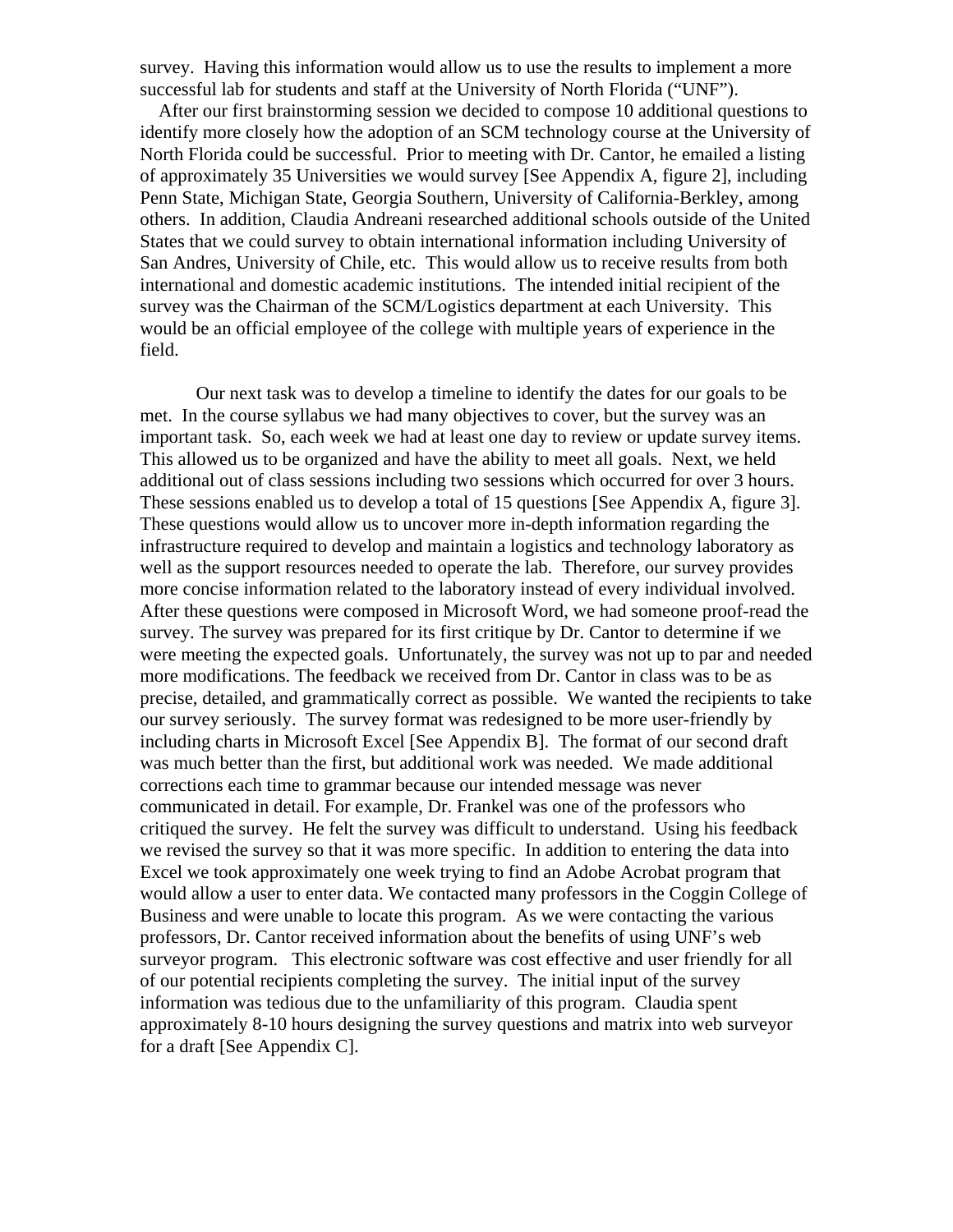We wanted to have our  $2<sup>nd</sup>$  survey draft completed by October 18 for the Council of Supply Chain Management Professionals (CSCMP) conference in Philadelphia, PA. The CSCMP conference is a major logistics and transportation academic conference. It was our goal to receive preliminary feedback about our survey from some of the leading logistics and transportation programs at CSCMP. Prior to this conference, we needed to make changes to the survey based on Dr. Robert Frankel's feedback. He suggested the importance of incorporating multiple courses per type of software that we identified on the survey. The survey, as it was primarily designed, did not leave room to identify when different courses utilized the same software. We made the corrections to the survey according to his recommendations. Once the information was entered into web surveyor (the UNF software survey program), the group proofread and edited the questions which required approximately 2 hours of time. The continuous restructuring of the survey allowed us to become more familiar with the software and spend less time when making corrections.

There were three main problems we faced when composing the survey: 1) to make the survey available in either hard copy soft copy format; 2) which software programs should be pre-identified in the survey; and 3) identifying the challenges associated with building and maintaining a logistics and transportation computer laboratory. First, traditional surveys have been administered and distributed in hardcopy format. However, we were highly interested in composing an electronic survey. In order to evaluate the pros and cons, we developed the following list

|      | Paper                                                | Web based                                                   |
|------|------------------------------------------------------|-------------------------------------------------------------|
| Pros |                                                      |                                                             |
|      | Hardcopy                                             | Inexpensive                                                 |
|      | <b>Better Design</b>                                 | Straight Shot to email                                      |
|      | Stop and Go Back                                     | Reduction in turnaround time                                |
|      |                                                      | Stopping point<br>Easy<br>transition of data from<br>survey |
|      | Visual grasp of length of survey                     | <b>Fast Analysis</b>                                        |
|      | Choose which question to answer                      | Convenience                                                 |
|      | Sense of urgency to complete Point and click options |                                                             |
|      | Cons                                                 |                                                             |
|      |                                                      | Expensive<br>Capabilities of                                |
|      |                                                      | building custom questionnaire                               |
|      | Time Consuming                                       | <b>Email Filters</b>                                        |
|      | Handwriting                                          | No reminder/misplace (forget)                               |
|      | Long Analysis Time                                   |                                                             |
|      | <b>Hard Transition to Excel</b>                      |                                                             |
|      | Inconvenient                                         |                                                             |
|      |                                                      |                                                             |

 After analyzing the above options we decided to develop an electronic survey. Over the years the traditional way of doing surveys has changed. In response, the electronic survey will be easier to administer. The programs we initially indicated in our survey were SAP, i2, Oracle, IBM, and other. These were common programs that we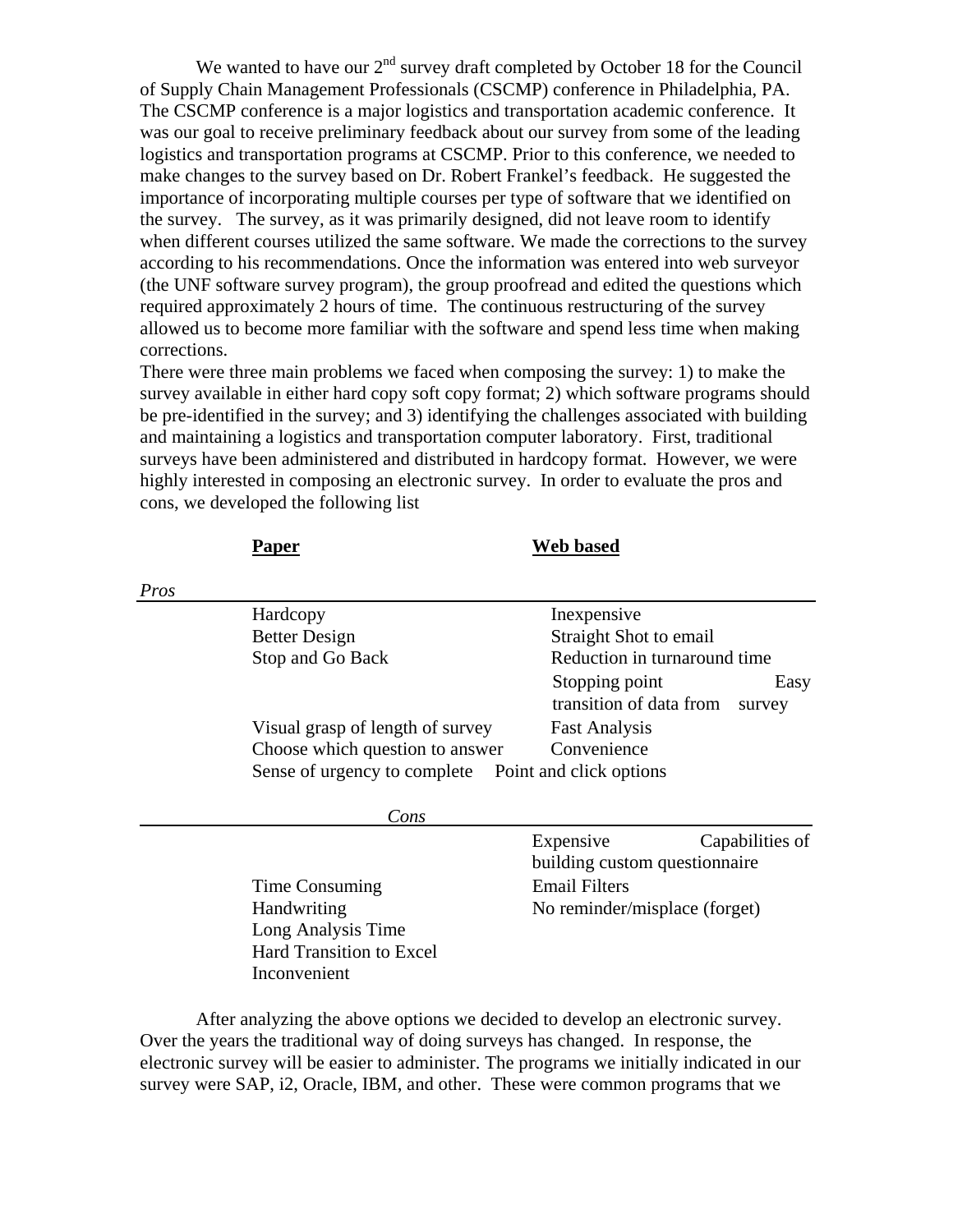thought most Universities were using. So, we entered these software programs into the survey to allow the survey recipient to reduce survey time. This way the recipient could choose if he/she would like to take advantage of an open-ended question or point and click option. This was the end of our survey editing and updating for the CSCMP Conference.

On, Tuesday, October 23, 2007, Dr. Cantor returned from the CSCMP conference with multiple pages of feedback from professors. This conference was filled with administrators, software program companies, students, and professors from various universities. The survey was viewed as a great project. Claudia networked with students from other schools and software companies to gain information for research. For example, an initial question indicated in the survey was, "What is the average cost of the software program?" This question was designed to identify the average expected cost that UNF will have to pay for this lab. So, by Claudia networking with representatives directly from the software company, we could contact them and get the needed information regarding this area. The survey was not where it needed to be grammatically and it was still difficult to understand. For example, at CSCMP, we received feedback from Dr. John Macdonald (University of Maryland). Dr. Macdonald suggested that we needed to alter the format of the survey because some questions were redundant. So, in response we held two additional editing labs to address these matters. Once we adjusted these questions we proofread again and contacted Dr. Yemisi Bolumule for additional feedback. The session with Dr. Bolumule was approximately 2 hours long. After having several sessions of proofreading we expected our survey to be almost finished. However, after reviewing the survey with Dr. Bolumole she suggested great alternatives that we should transition the survey entirely. Some of the suggestions included [See Appendix A, figure 4 for more questions]:

- 1. Demographics or general info?
- 2. Do not send to chair of department

3. Reword Supply Chain software technology (remove technology): this cover more than what we are trying to find out (how about school that teach RFID technology?)

4. Call top 2, middle 2, bottom 2 universities to ask what software they are using, instead of narrowing down to just a few known software (what if my university doesn't use these? Are we not using the right software?)

Introduction: we want to evaluate uptake of Oracle, SAP, and i2

Build survey to find out what schools are using

Build survey from findings

 The overall decision from the meeting with Dr. Bolumule was to first conduct an over the phone survey to pre-identify the software being used by the top 2, middle 2, and bottom 2 universities in the supply chain management field. Once we obtain a generalization of the type of software being used, we will be able to input them into our final survey. However, the survey will be placed on hold for completion until Spring 2008. This will allow us to obtain accurate information and use it correctly. This suggestion was great and it assisted us greatly with producing this survey. Lastly, we interviewed three additional schools to have them proofread the survey and provide software use information. The first professor was Dr. Travis Tokar who is a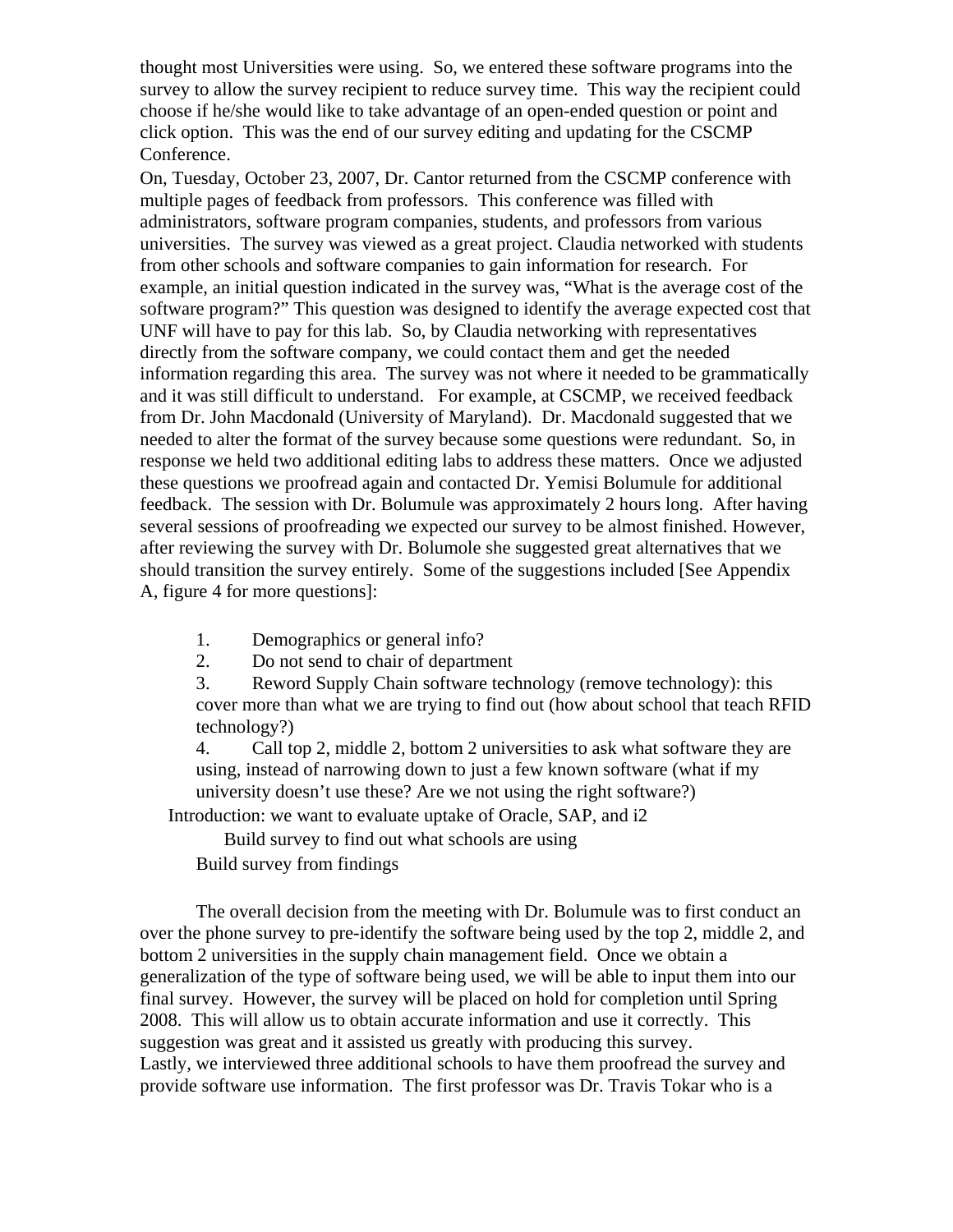professor at Ohio State and received his PhD from University of Arkansas. He provided insight on behalf of both schools information as a student and professor. He indicated the following:

1 – Ohio State and Arkansas do not use any ERP technologies as a part of their logistics programs.

2 – Arkansas does have an RFID lab

3 – There was talk at Arkansas about offering a course that trained students on a specific Wal-Mart software program – but it was decided that this didn't make sense at the time.

4 – Some faculty may demo a software package to their students; other faculty may have students play a computer simulation game.

5 – We should ask question about the department make-up (e.g., marketing and logistics department; supply chain and information systems department, logistics only).

6 – Some of the items in Questions #11 need to be reworded: #2, change coupe to 2 to 3 years ago; #10 – change is not worth too much to something like the benefits outweigh the costs; #11; rephrase to something like "because you need a lot of training to use it". Delete the too in too overwhelming.

7 – Travis recommends that we pre-qualify the key informant before sending the survey out to them. Also, he recommends that question #18 be moved to the front of the survey.

8 – Tom Goldsby used logistics software at Ohio State before he moved to the University of Kentucky

9 – He liked the questions in section 11 – including the last 4. The last set of questions in section #11 assesses any privacy or insecurity issues.

10 – He recommends that we conduct a pilot survey to get additional feedback/reaction.

11 – He likes the idea of conducting this survey.

 In addition we received feedback from Dr. Craig Carter from the University of Nevada, Reno. He provided the same type of feedback regarding technology adopted and corrections to the survey.

1 – Please add a question about the # of students in the logistics major

2 – Add a question about the # of logistics faculty in the department

3 – We might want to identify our sample using a list from the SCM review article, CSCMP, or AACSB list.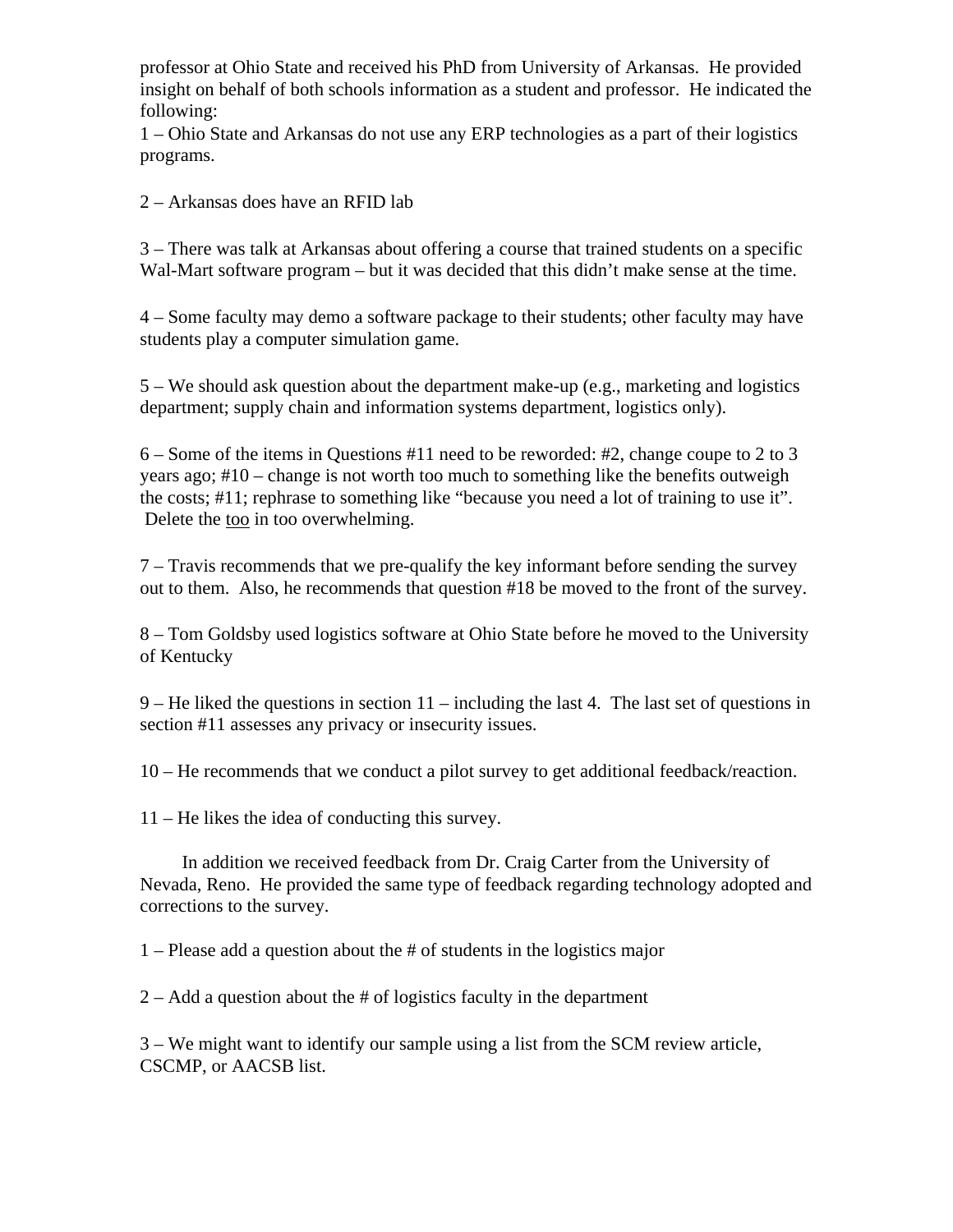4 – We could call each of the 120 logistics programs and ask the dept head who would be the appropriate person to complete our survey – since the number of schools is so small.

5 – He likes that we are calling a sub-sample of schools to pre-identify the technologies that each of them are using/

6 – He uses vertical net (an auction software program) in his class. Also, he uses a beer distribution game that was developed at MIT in his course.

7 – He thinks that the "other" category in some of our survey questions will cause problems in terms of the type of information that we collect.

8 – In question #11, item #10, requires should be require (singular tense)

9 -- In question #11, item #11, this question should really be two questions.

10 – The phrase of question #12 is awkward. We are using the term follow/following twice.

11 – Also, with question #12, how can a faculty member answer the question from a "student" perspective? He suggested that we implement a survey that collects this information from a student perspective.

 More feedback also came from Dr. Thomas J. Goldsby, who stated that at Ohio State University, we needed to talk to Dr. Walter Zinn or Dr. Keely Croxton, who were responsible for brining software tools to OSU. Dr Goldsby believed that they now use LogicTools.

A consensus shows that professors believe that student feedback is also fundamental when implementing labs. The main key to identifying what elements are needed is to ask the participant of this survey.

## **Conclusion**

 In the end, our research proved to be more difficult than expected. The methodology to constructing a survey must be precise in order to receive the exact information needed. Our feedback provided great input as to what we must now focus on when developing our survey. The goal of our project was to inquire on how the top U.S. Logistics and Transportation schools have implemented supply chain technologies in their curriculum. Throughout our research we determined that in order to succeed at our fulfilling our goal, we needed to focus on accuracy. In order to receive complete, honest, and accurate answers from our recipients, this survey was going to need to be accurate and straight- to-the-point. Accuracy would also help eliminate the redundancy of the survey as well. Unfortunately, we were unable to complete our assignment as planned but it has been a good learning experience for the group. The duty of creating the survey will now be passed on to the next group, who will have a better understanding of what will be required of their survey to make it the most accurate and beneficial to their study.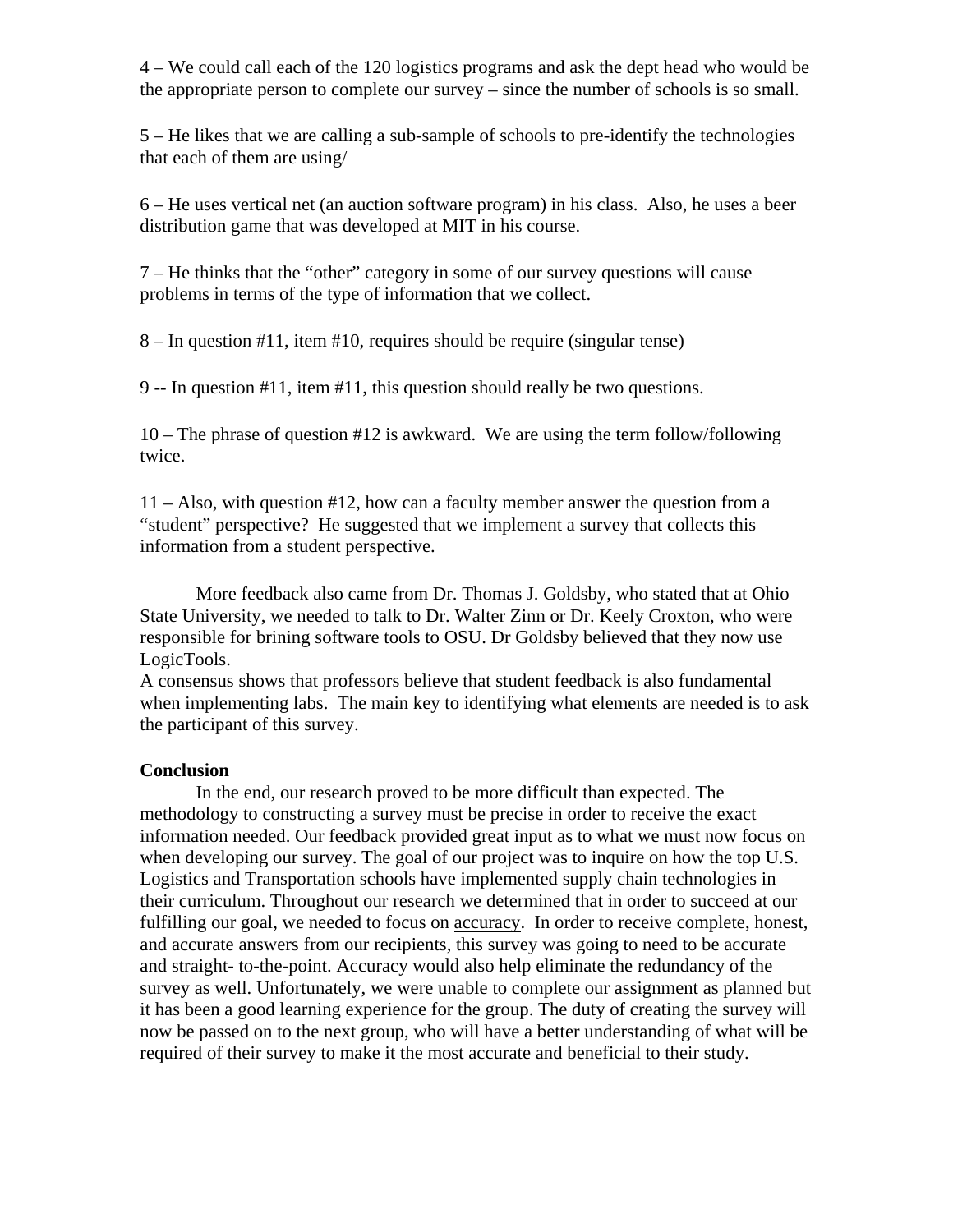Appendix A

**- Figure 1 -** Questions to ask:

## EMPLOYER:

How are companies using SCM Technologies? What are the expectations regarding ROI on these technologies? What companies are using SCM Technologies? What is a company's technologies budget? What are the problems that companies have had with SCM Technologies? Who are the major software players?

## STUDENTS:

Is SCM worthwhile to students? What skills do students need to receive regarding SCM software technology? Do student prefer to use production SCM software vs. a student software version? Should students be certified as SCM technology "expert"? Is a student's starting salary higher if he/she has SCM technology skills?

# UNIVERSITIES:

What are some SCM software solutions that you offer? Has the SCM software lab been a cost effective venture? What are the cost/ benefits associated with building a SCM software lab? What are the major schools that are using SCM software? Which courses are using SCM technologies? What is the enrollment like in these courses? Is the SCM course a core requirement? Elective? How long has the institution been offering the SCM course? What is the instructor's background in SCM course technology? Did the instruction receive specific SCM training?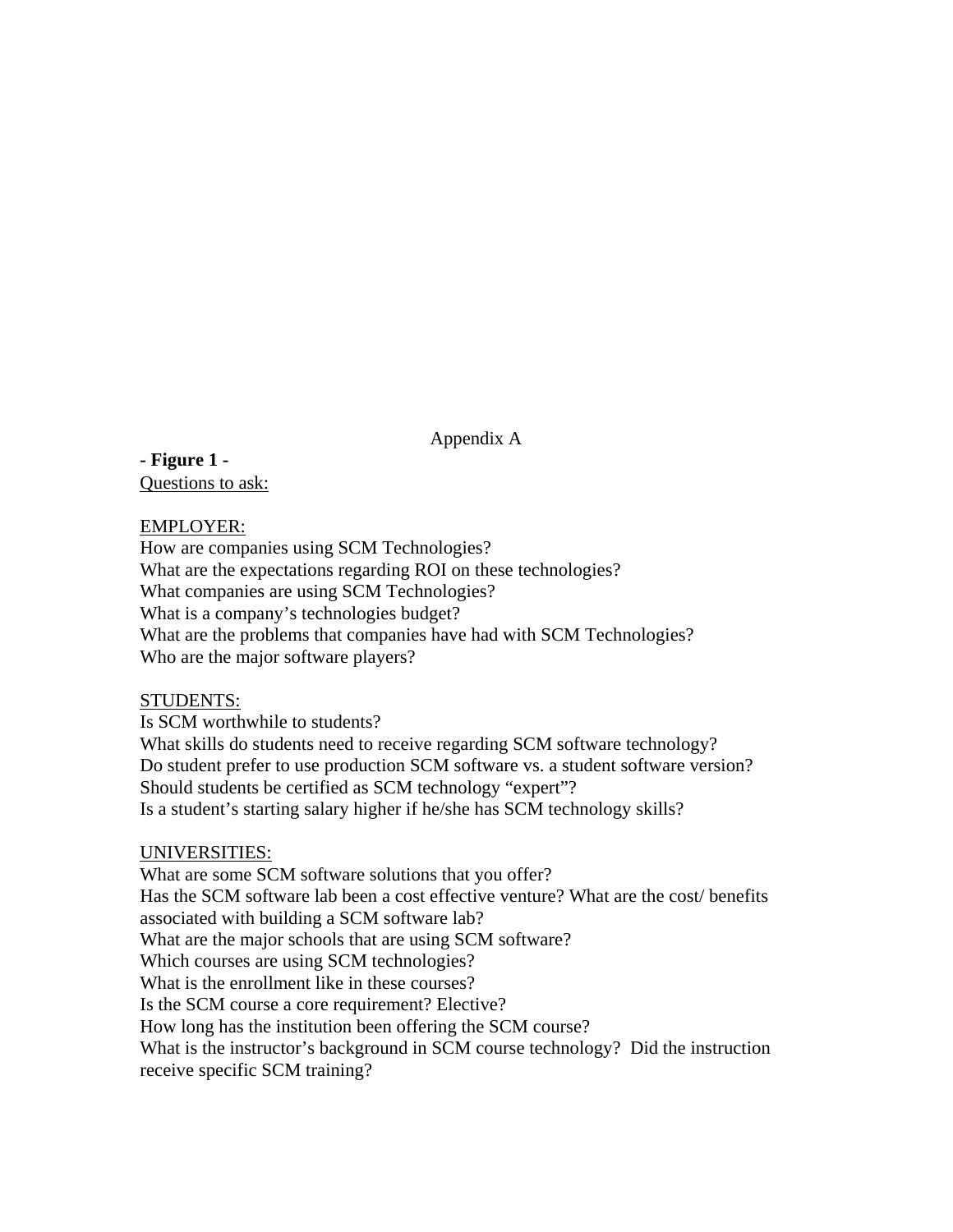Is the institution using a dedicated lab for SCM courses? Open/ general lab? How many professors teach SCM technology based courses?

Class size? 1-on-1 student/pc or teams? Special textbook? Student work in groups?

**- Figure 2 -** List of Schools to Survey

- 1. Penn State
- 2. Michigan State
- 3. Ohio State
- 4. Tennessee
- 5. Maryland
- 6. ASU
- 7. Iowa State
- 8. MIT
- 9. Georgia Tech
- 10. Northwestern
- 11. Arkansas
- 12. Nevada-Reno
- 13. Auburn
- 14. Syracuse
- 15. Georgia Southern
- 16. Wisconsin-Madison
- 17. North Texas
- 18. Stanford
- 19. Oklahoma
- 20. Cranfield School of Management
- 21. University of Wales (Cardiff)
- 22. Kansas State University
- 23. Helsinki University of Technology
- 24. University of British Columbia
- 25. John Carroll University
- 26. Eindhoven University of Technology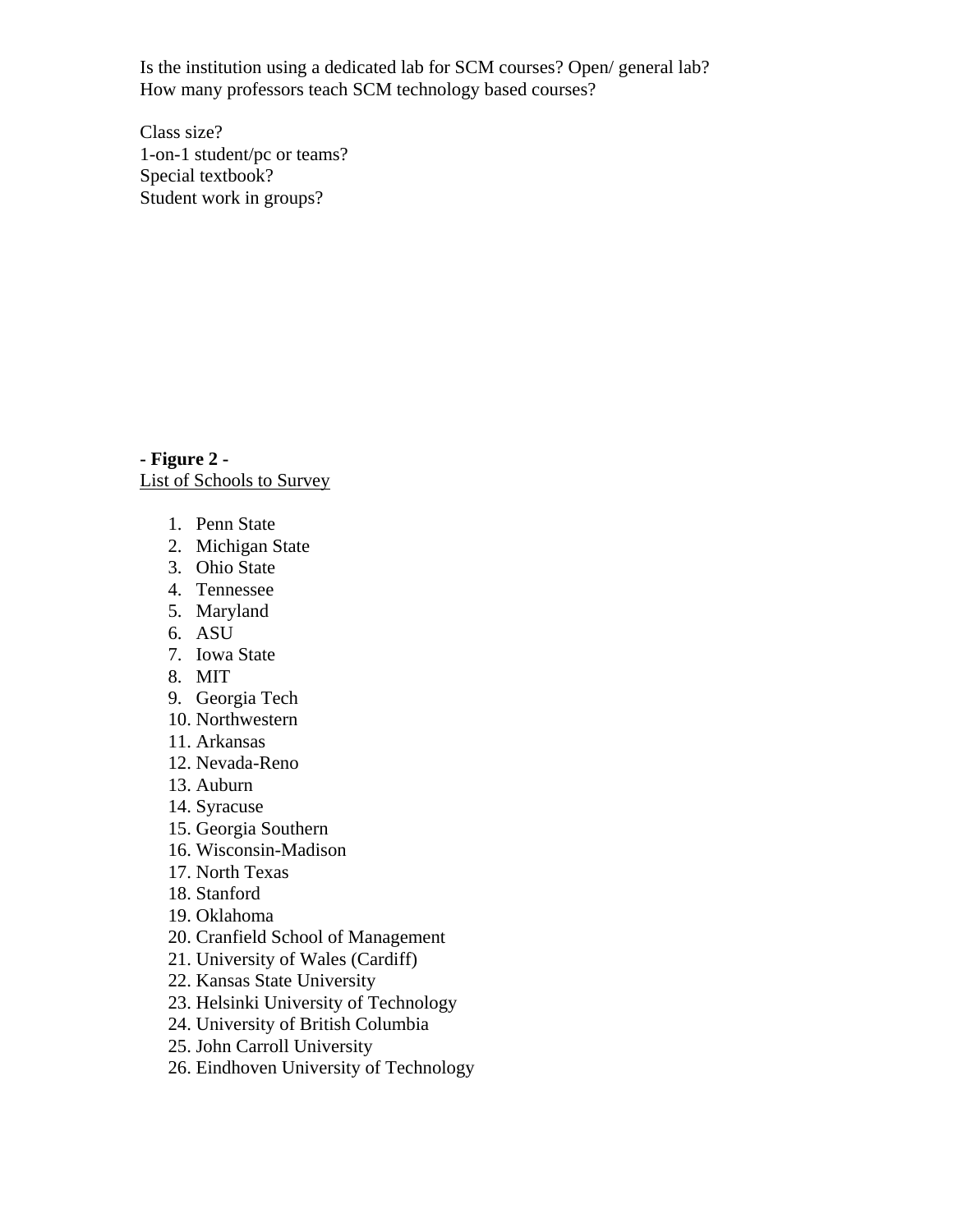27. Copenhagen Business School

28. University of California, Irvine

29. Florida State University

30. University of California, Berkley

31. National University of Singapore

- 32. Texas A&M University
- 33. University of Sydney
- 34. Monash University
- 35. University of Chile

**- Figure 3 -**  First Microsoft Word survey

## **Transportation and Logistics Software/Student Analysis Survey**

Is this offered in the undergrad? Grad?

1. Does your University use Supply Chain Management Software for academic courses? Please circle one Yes/ No

If so, which Information Technology or Software program do you use?

Please circle all that apply

Oracle SAP IBM I2 Other

Which program from the above listing would you rate most preferred 1 to 3 least preferred?

Based upon the software you currently use, please rank

Oracle\_\_\_\_\_ IBM \_\_\_\_\_ Other\_\_\_\_\_\_\_\_\_\_\_\_\_\_

SAP \_\_\_\_\_\_ I2 \_\_\_\_\_\_\_

2. Are you currently using this software? Please circle one Yes / No When was it installed?

3. Was this Software donated or purchased? Please circle one Donated/ Purchased If purchased which best describes the estimated cost? Please circle one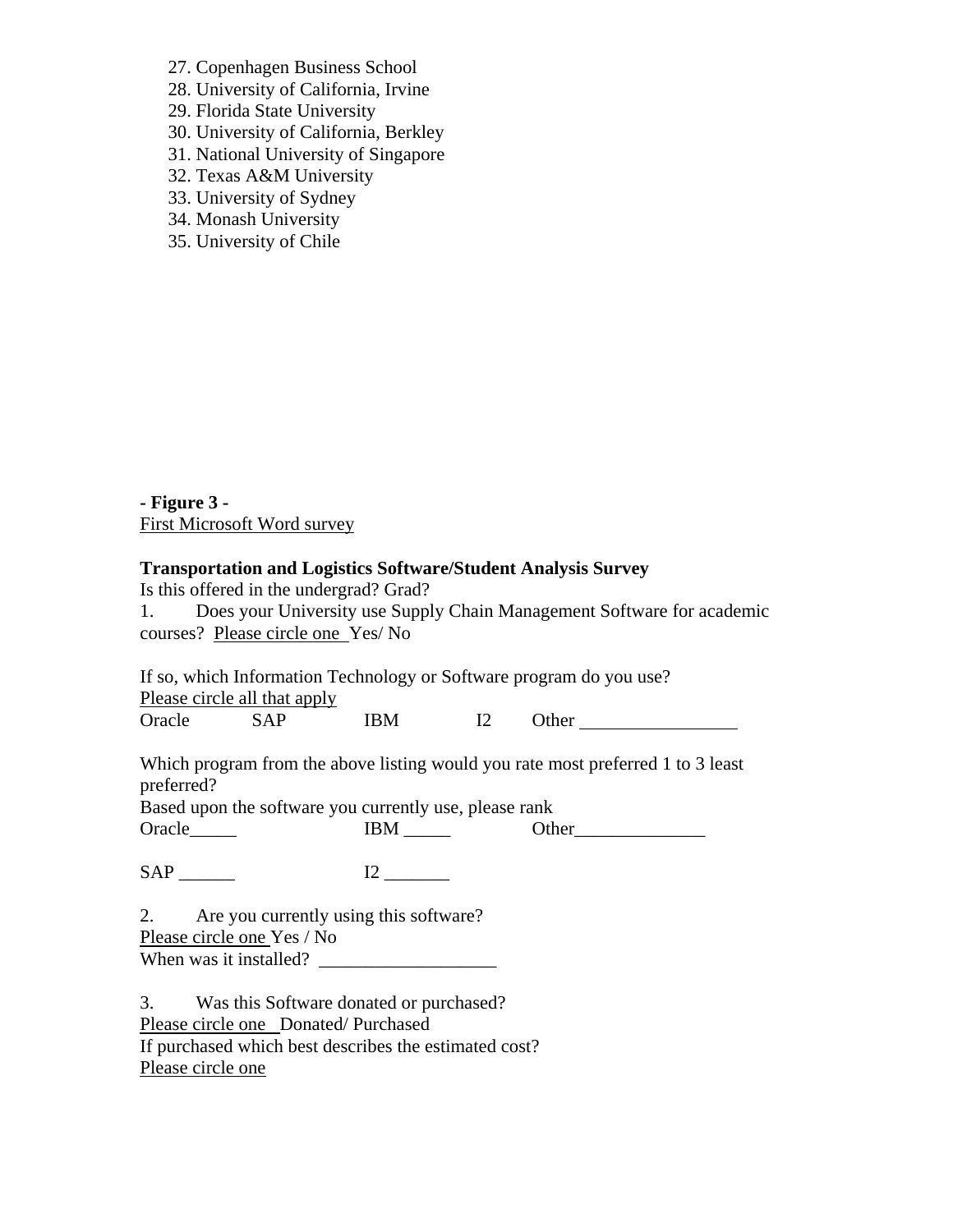0-99,999 100,000-249,999 250,000- 749,999 750,000- 999,999 1,000,000 and above

4. How many training courses are offered? How many academic courses are using SCM software? Please circle all that apply 1 2 3 4 5 6 7 8 9 10 Please list courses that are being offered:

5. Does training provide vendor-certification to students? Do students receive vendor certification after completing the course? Please circle one Yes / No

6. Are there dedicated technology labs for this software? Please circle one Yes / No

If so, are there fees associated with this lab? Do you charge lab fees to support this course? (beyond traditional tuition classes) – If so Please circle one 0-25 26-30 31-45 45-61

How many faculty members are responsible for teaching the software? Any full-time administrative staff provide support to your courses?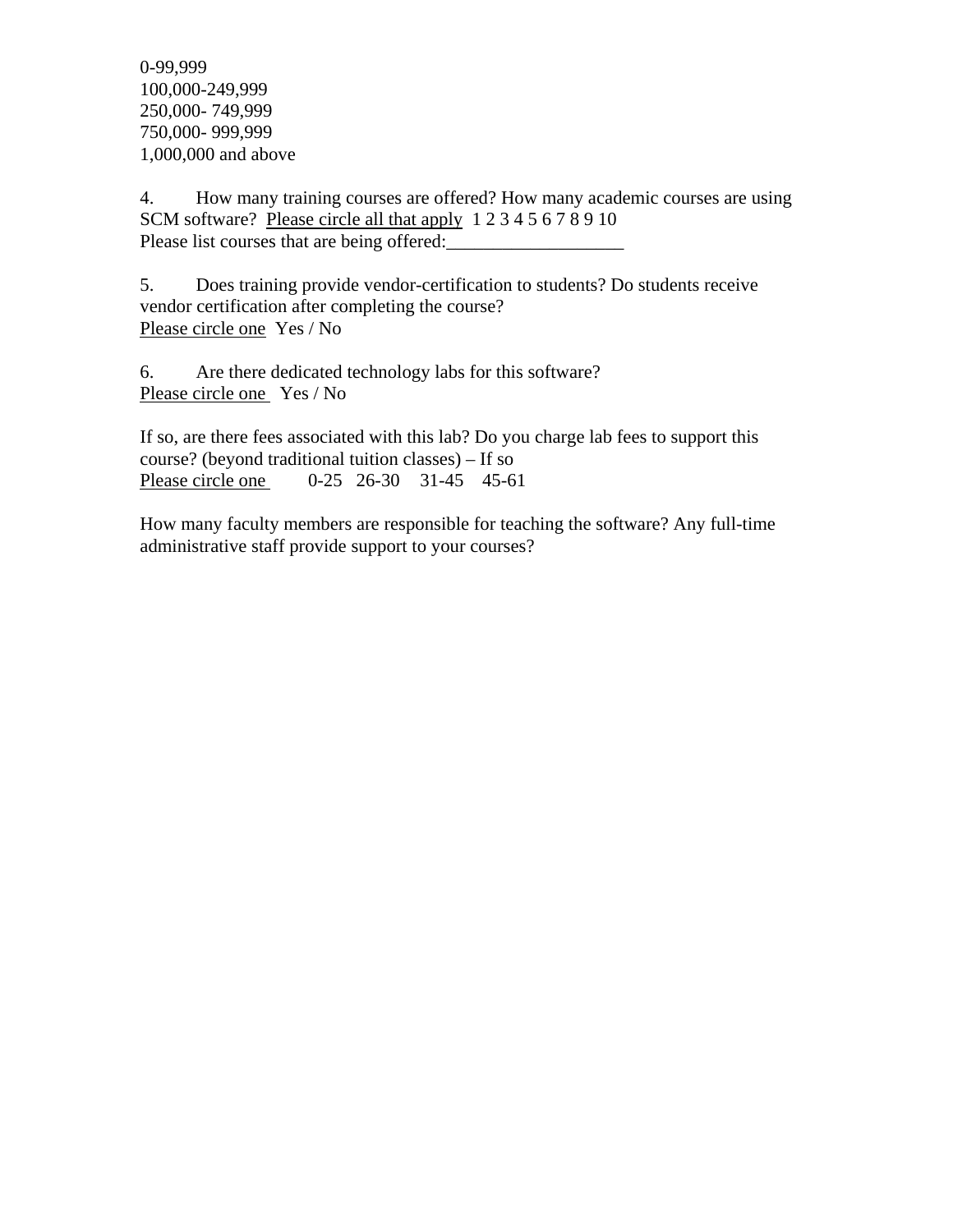7. Is the trained staff certified with SCMSA? Please circle one Yes / No

8. Are there companies that coordinate programs with your SCMSA technology? Please circle one Yes / No Were local companies involved in the selection of the software you are currently using? 9. Is this course a core requirement? Please circle one Yes/ No

Is this course an elective? Please circle one Yes/No

10. What are the projected class sizes? Please circle one 1-15 16-30 31-50

11. Are these SCMSA programs taught in groups or individually? Please circle one Groups (3 or more) Pairs (2 members) Individuals

12. If printed material is provided for this course, what is offered? What kind of teaching materials do you use to teach this course? Please circle all that apply Academic Textbook Vendor-provided Script Vendor-provided Software Manual None **Other** 

13. Is this a production-software? Please circle one Yes / No Do you use any Student-software? Please circle one Yes / No

14.

Please describe any positive experiences with using SCM software. Please describe any negative experiences with using SCM software. What other recommendations would you give to other universities that are interested in adoption SCM software?

Demographics: Name University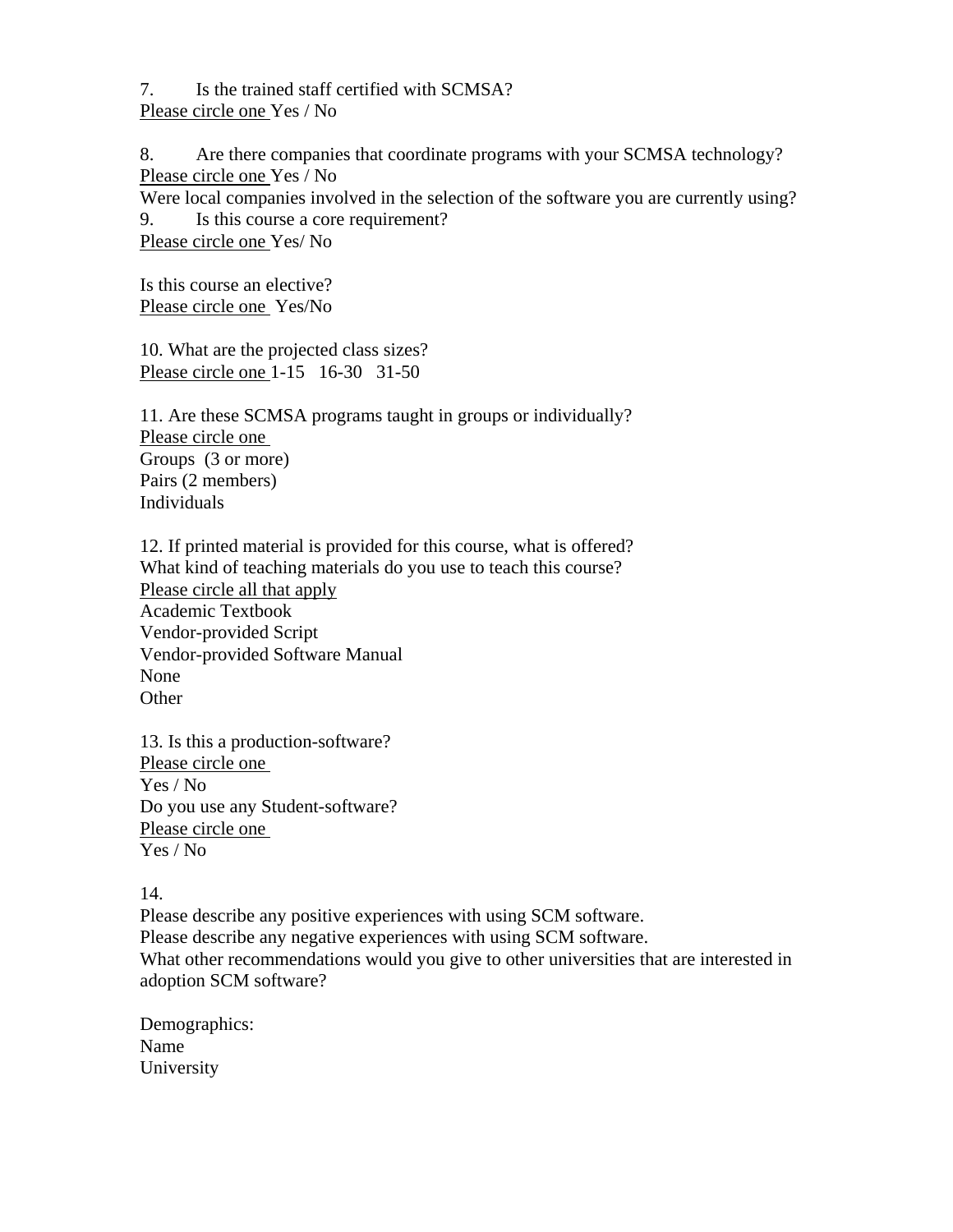Location # of undergraduates # of grads # of Logistics majors School population Commuter or residential campus Are laptops required for enrollment?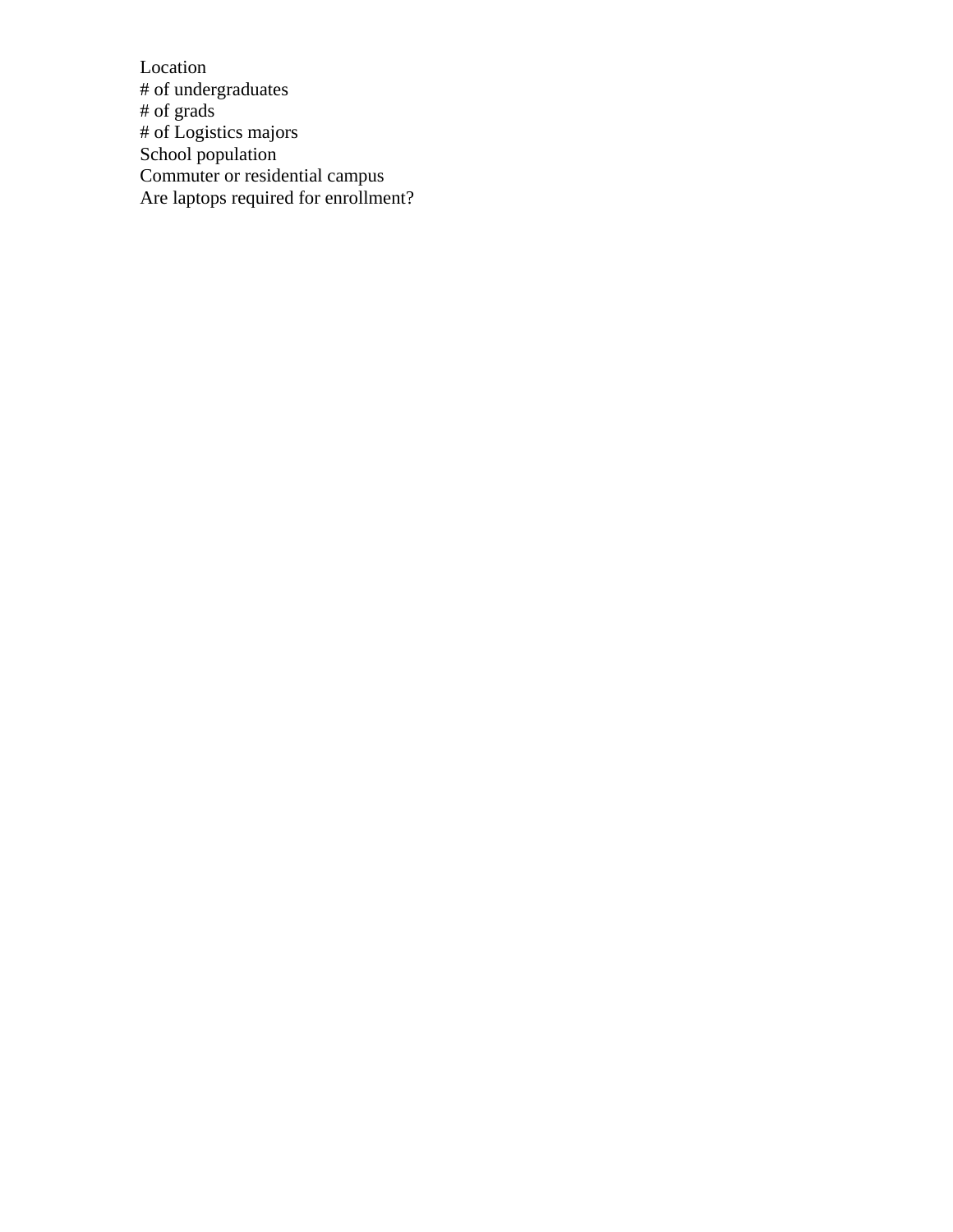# **- Figure 4 -**

Dr. Bolumole's feedback:

- Need to re-evaluate the collection of demographic and general information that we ask survey respondent.
- Need to reword the statements in the introduction of the survey
- Do not send the survey to the chair of the department
- Reword the question about the type of campus: Commuter/ Residential/ both

• Reword SC software technology (remove technology): this covers more than what we are trying to find out

- Add comments before Q2 w/ definition of SC Software (do not use "Example")
- List questions in groups (using a matrix formant)
- Conduct a brief survey to find out what types of software technologies are being used by the top 2 L&T schools, middle 2 L&T schools, and bottom 2 L&T schools
- Selection of sample of  $1<sup>st</sup>$  wave has to be convenient to build most robust table
- Q7 leads to answer yes/no
- Software is taught as a pedagogical tool
- How many faculty are using software in their teaching?

Remove: software is a commercial/ academic version….it's an enterprise

\* Q8: make drop down (instructor-developed material)- universities don't develop materials, professors do.

\* Q9: DO you have a preference in the method of delivery?

\*Q10: goes to #4 (add typical enrollment)

\* Q11: don't use "my department" is to emotive

re : use "I like the…" (from the person who answer)

\* Q12: reword SCMSA

deliver, capture

understand (tool) and ability to solve content (recraft based on teaching)

\* Q13 what do you like best/ least about it?

Any issues from points above, is there anything else u would like to add/ we may have missed?

\* Have you had to change…., gone away?

Add/ capture history of doing this (SCM) at the University.

\* Q16: move to 2, 3, 4

\* Q18: remove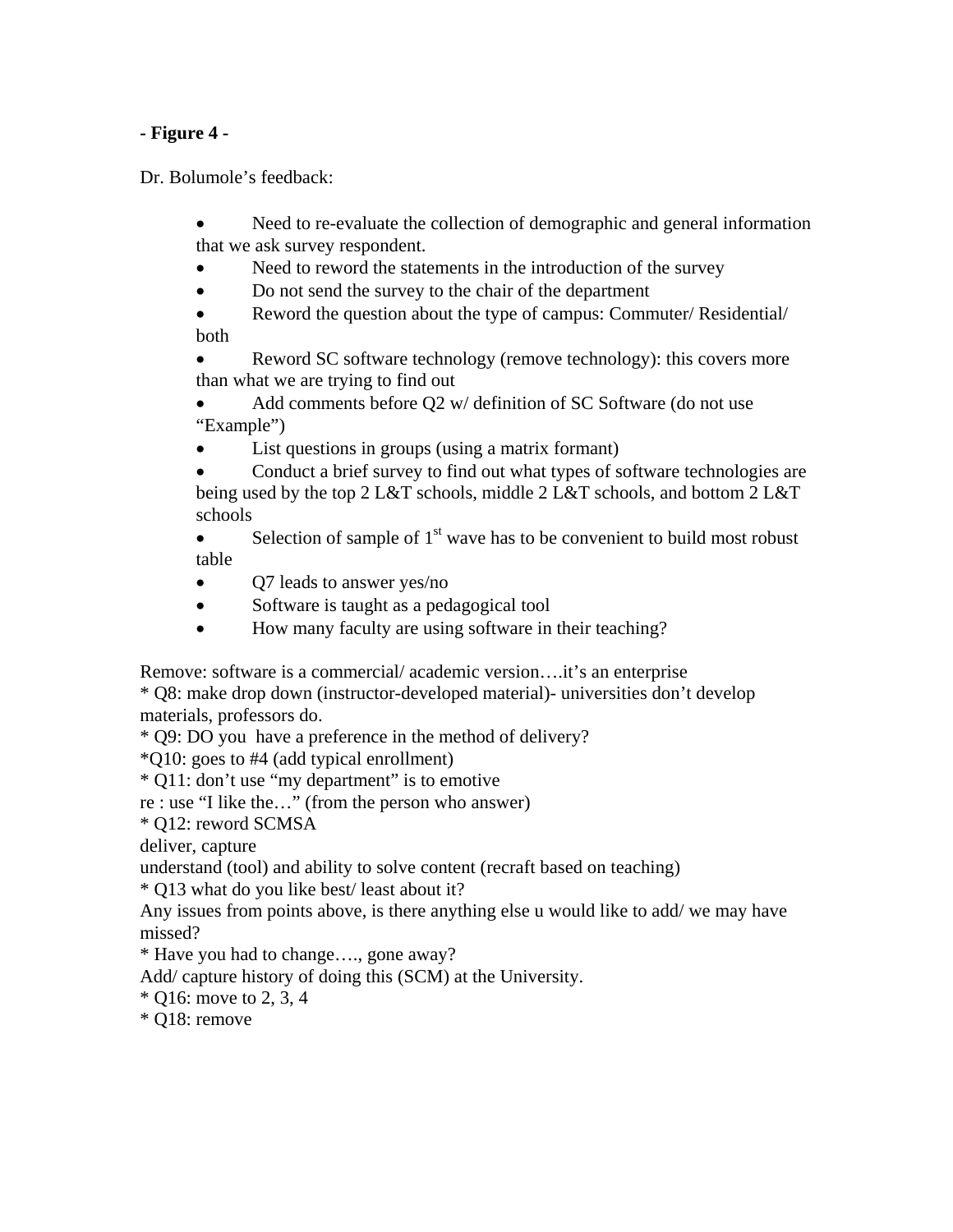# Appendix B

Name of Institution: Name of college of business: Location: Name of Respondent: Title: Years of affiliation:

Population of College of Business: Number of undergraduate students: Number of graduate students:

Commuter or residential institution? Are laptop computers required for enrollment?

Instructions:

|                       | <b>ORACLE</b> | <b>SAP</b> | <b>IBM</b> | i2 | <b>OTHER</b><br>(Specify) |
|-----------------------|---------------|------------|------------|----|---------------------------|
|                       |               |            |            |    |                           |
| <b>Which Software</b> |               |            |            |    |                           |
| program do you use?   |               |            |            |    |                           |
| Please check all that |               |            |            |    |                           |
| apply                 |               |            |            |    |                           |
| Please state which    |               |            |            |    |                           |
| modules of each       |               |            |            |    |                           |
| software program      |               |            |            |    |                           |
| you are using         |               |            |            |    |                           |
| Please rate which     |               |            |            |    |                           |
| program you prefer    |               |            |            |    |                           |
| (1: most preferred -  |               |            |            |    |                           |
| 5: least preferred)   |               |            |            |    |                           |
| When was the          |               |            |            |    |                           |
| software installed?   |               |            |            |    |                           |
| (yyyy)                |               |            |            |    |                           |
|                       |               |            |            |    |                           |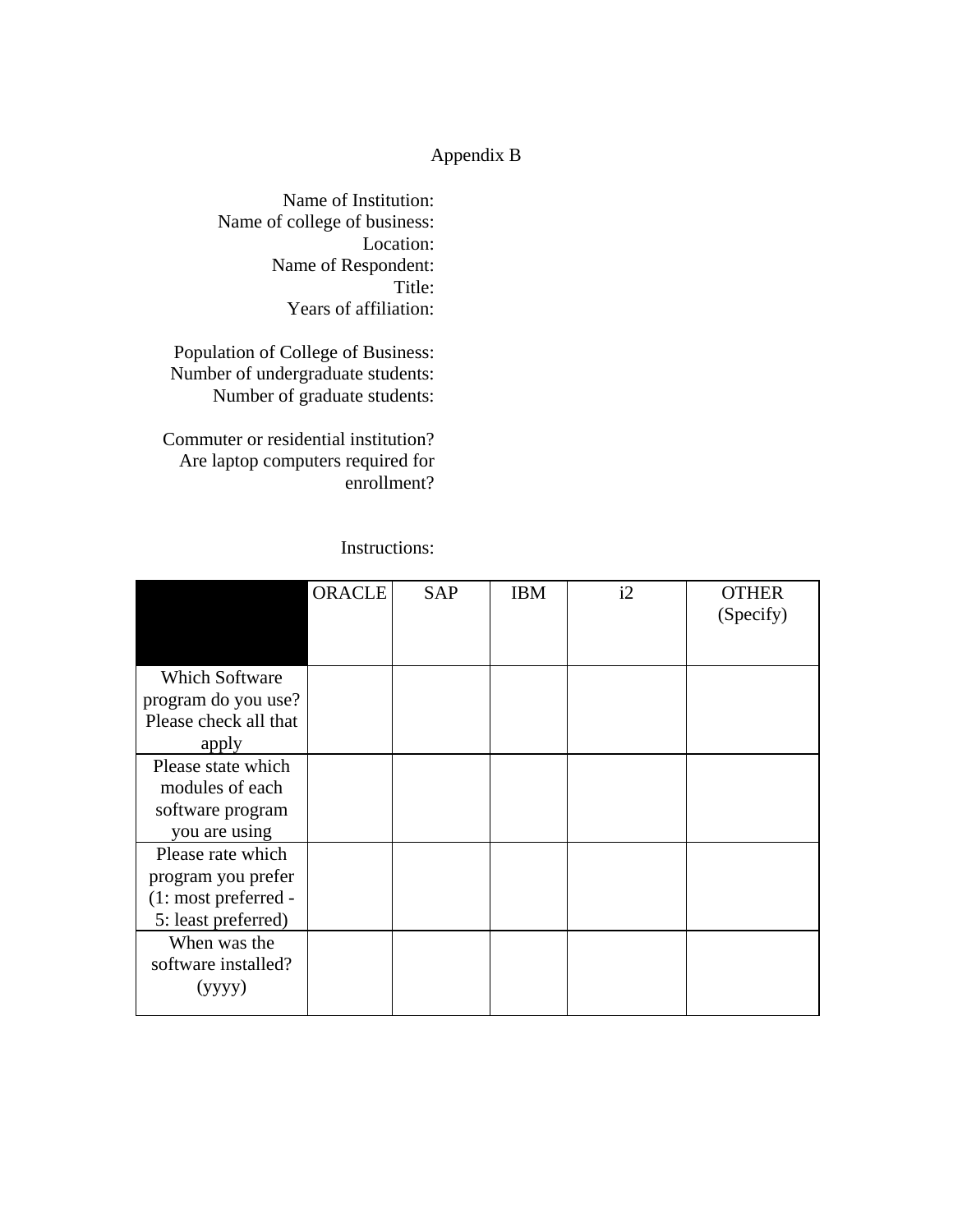| Was the software<br>donated $(D)$ or<br>purchased (P)?                       |  |  |
|------------------------------------------------------------------------------|--|--|
|                                                                              |  |  |
| What percentage of<br>the module do you<br>use of each of these<br>programs? |  |  |
| Cost of software                                                             |  |  |
| (please check all that<br>apply)                                             |  |  |
| $$0 - $99,999$                                                               |  |  |
|                                                                              |  |  |
| \$100,000 - \$249,999                                                        |  |  |
|                                                                              |  |  |
|                                                                              |  |  |
| \$250,000 - \$749,999                                                        |  |  |
|                                                                              |  |  |
|                                                                              |  |  |
| \$750,000 - \$999,999                                                        |  |  |
|                                                                              |  |  |
|                                                                              |  |  |
| \$1,000,000 and                                                              |  |  |
| above                                                                        |  |  |
|                                                                              |  |  |
| How many academic                                                            |  |  |
| courses are using<br>SCM software?                                           |  |  |
|                                                                              |  |  |
| Do students receive                                                          |  |  |
| vendor-certification                                                         |  |  |
| after completion of<br>course?<br>Y/N                                        |  |  |
| Are there dedicated                                                          |  |  |
| technology                                                                   |  |  |
| laboratories where                                                           |  |  |
| the software is<br>taught? Y/N                                               |  |  |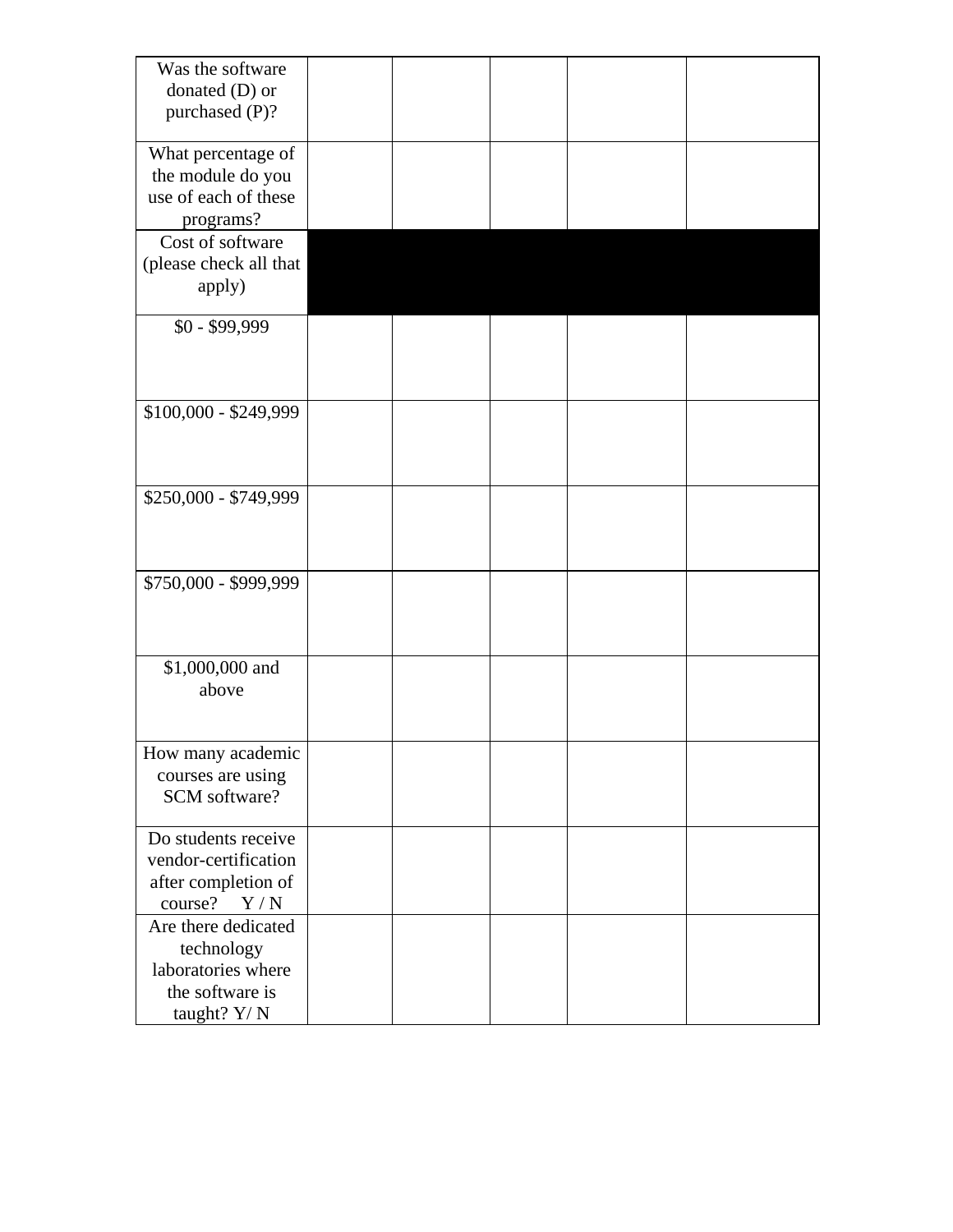| Are there lab fees to<br>support this course<br>(beyond traditional<br>tuition charges) Y / N |  |  |  |
|-----------------------------------------------------------------------------------------------|--|--|--|
| Lab fee range \$1 -<br>\$25                                                                   |  |  |  |
| Lab fee range \$26 -<br>\$30                                                                  |  |  |  |
| Lab fee range \$31 -<br>\$45                                                                  |  |  |  |
| Lab fee range \$45+                                                                           |  |  |  |
| How many faculty<br>members are<br>responsible for<br>teaching the<br>software?               |  |  |  |
| Are instructors<br>certified in SCM<br>software?                                              |  |  |  |
| Are there companies<br>that coordinate<br>programs with your<br>SCM software<br>technology?   |  |  |  |
| Is the course/s a core<br>requirement $(C)$ or an<br>elective (E)?                            |  |  |  |
| Is this an<br>undergraduate (U) or<br>a graduate $(G)$<br>course?                             |  |  |  |
| What are the<br>projected classes? (1-<br>$15/16-30/31+)$                                     |  |  |  |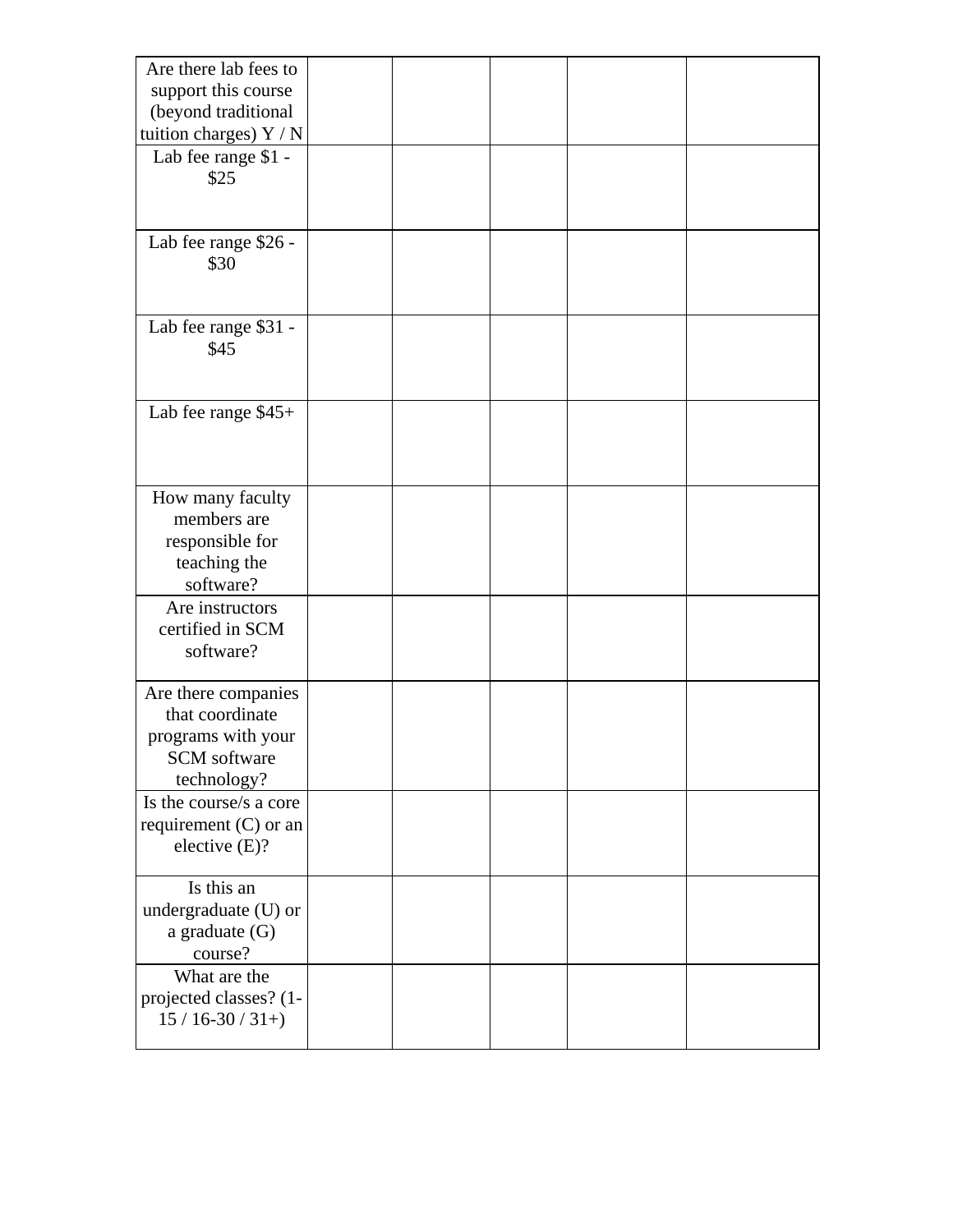| Organization of<br>student group per          |  |  |  |
|-----------------------------------------------|--|--|--|
| computer:                                     |  |  |  |
| Groups (3 or more)                            |  |  |  |
|                                               |  |  |  |
| Pairs (2 students)                            |  |  |  |
|                                               |  |  |  |
|                                               |  |  |  |
| Individual (1-on-1)                           |  |  |  |
|                                               |  |  |  |
| What kind of                                  |  |  |  |
| teaching materials do<br>you use to teach the |  |  |  |
| course?<br>Textbook                           |  |  |  |
|                                               |  |  |  |
|                                               |  |  |  |
| Vendor-provided<br>Script                     |  |  |  |
|                                               |  |  |  |
| Vendor-provided                               |  |  |  |
| Manual                                        |  |  |  |
| None                                          |  |  |  |
|                                               |  |  |  |
|                                               |  |  |  |
| Other                                         |  |  |  |
|                                               |  |  |  |
| Is this a Production-<br>software (P) or a    |  |  |  |
| Student-software                              |  |  |  |
| (S)?                                          |  |  |  |
|                                               |  |  |  |
|                                               |  |  |  |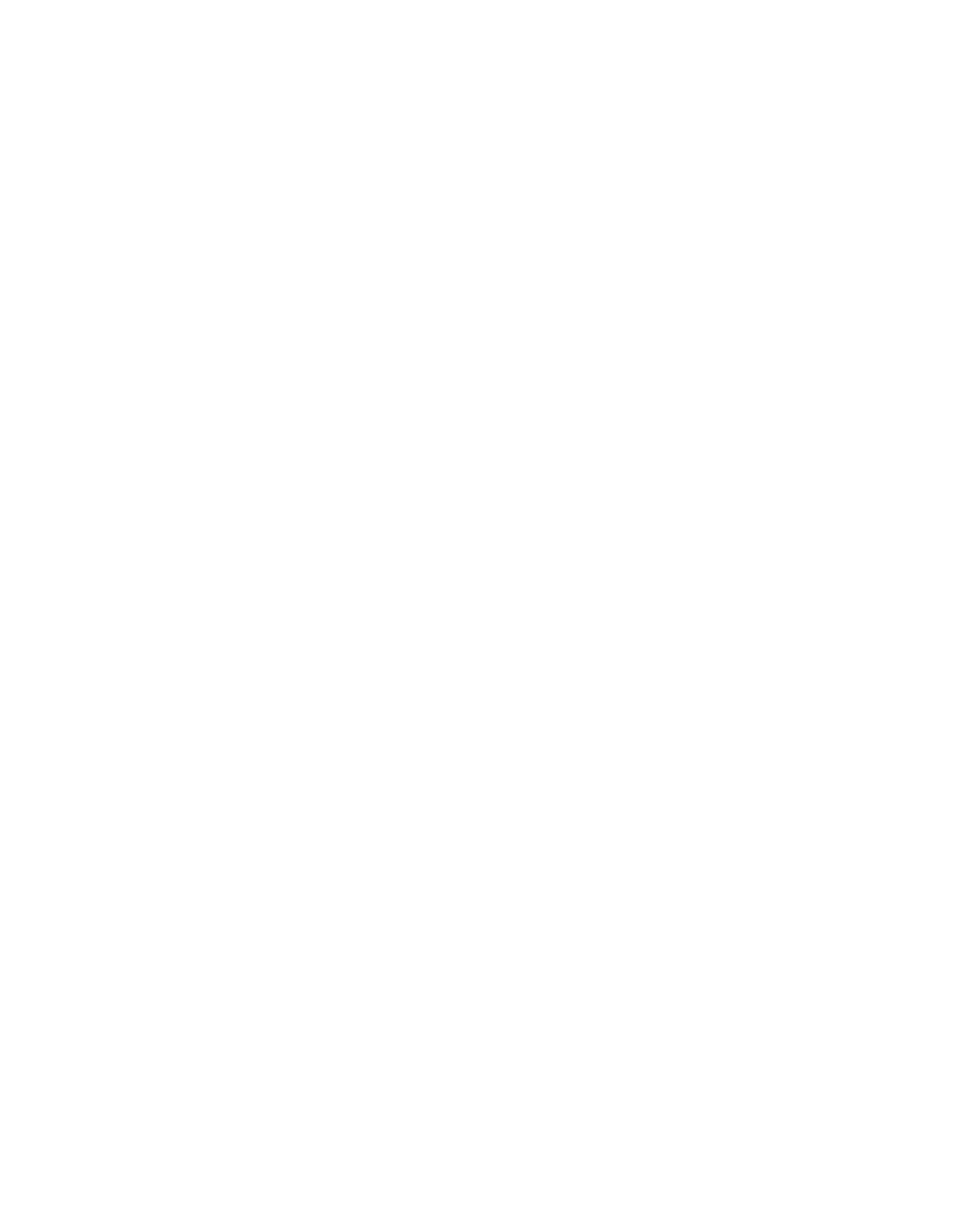| Rate the<br>following<br>questions as<br>follows: $1 -$<br>easiest $/ 5 -$<br>most difficult |              |                |   |                |   |
|----------------------------------------------------------------------------------------------|--------------|----------------|---|----------------|---|
| (Please circle)                                                                              |              |                |   |                |   |
| Ease of                                                                                      | $\mathbf{1}$ | $\overline{2}$ | 3 | $\overline{4}$ | 5 |
| understanding                                                                                |              |                |   |                |   |
| <b>SCMSA</b>                                                                                 |              |                |   |                |   |
| technology?                                                                                  |              |                |   |                |   |
| (Faculty/                                                                                    |              |                |   |                |   |
| Instructor                                                                                   |              |                |   |                |   |
| perspective)                                                                                 |              |                |   |                |   |
| Ease of                                                                                      | $\mathbf{1}$ | $\overline{2}$ | 3 | $\overline{4}$ | 5 |
| learning                                                                                     |              |                |   |                |   |
| <b>SCMSA</b>                                                                                 |              |                |   |                |   |
| technology?                                                                                  |              |                |   |                |   |
| (Faculty/                                                                                    |              |                |   |                |   |
| Instructor                                                                                   |              |                |   |                |   |
| perspective)                                                                                 |              |                |   |                |   |
| Ease of                                                                                      | $\mathbf{1}$ | $\overline{2}$ | 3 | $\overline{4}$ | 5 |
| understanding                                                                                |              |                |   |                |   |
| <b>SCMSA</b>                                                                                 |              |                |   |                |   |
| technology?                                                                                  |              |                |   |                |   |
| (Student                                                                                     |              |                |   |                |   |
| perspective)                                                                                 |              |                |   |                |   |
| Ease of                                                                                      | $\mathbf{1}$ | $\overline{2}$ | 3 | $\overline{4}$ | 5 |
| learning                                                                                     |              |                |   |                |   |
| <b>SCMSA</b>                                                                                 |              |                |   |                |   |
| technology?                                                                                  |              |                |   |                |   |
| (Student                                                                                     |              |                |   |                |   |
| perspective)                                                                                 |              |                |   |                |   |

## **Please complete from your faculty/ instructor perspective:**

Please describe any positive experiences that you have with implementing or using supply chain technology for teaching purposes.

Please describe any negative experiences that you have encountered while implementing supply chain technology as a teaching tool.

What other recommendations would you give to other universities that are using SCM software